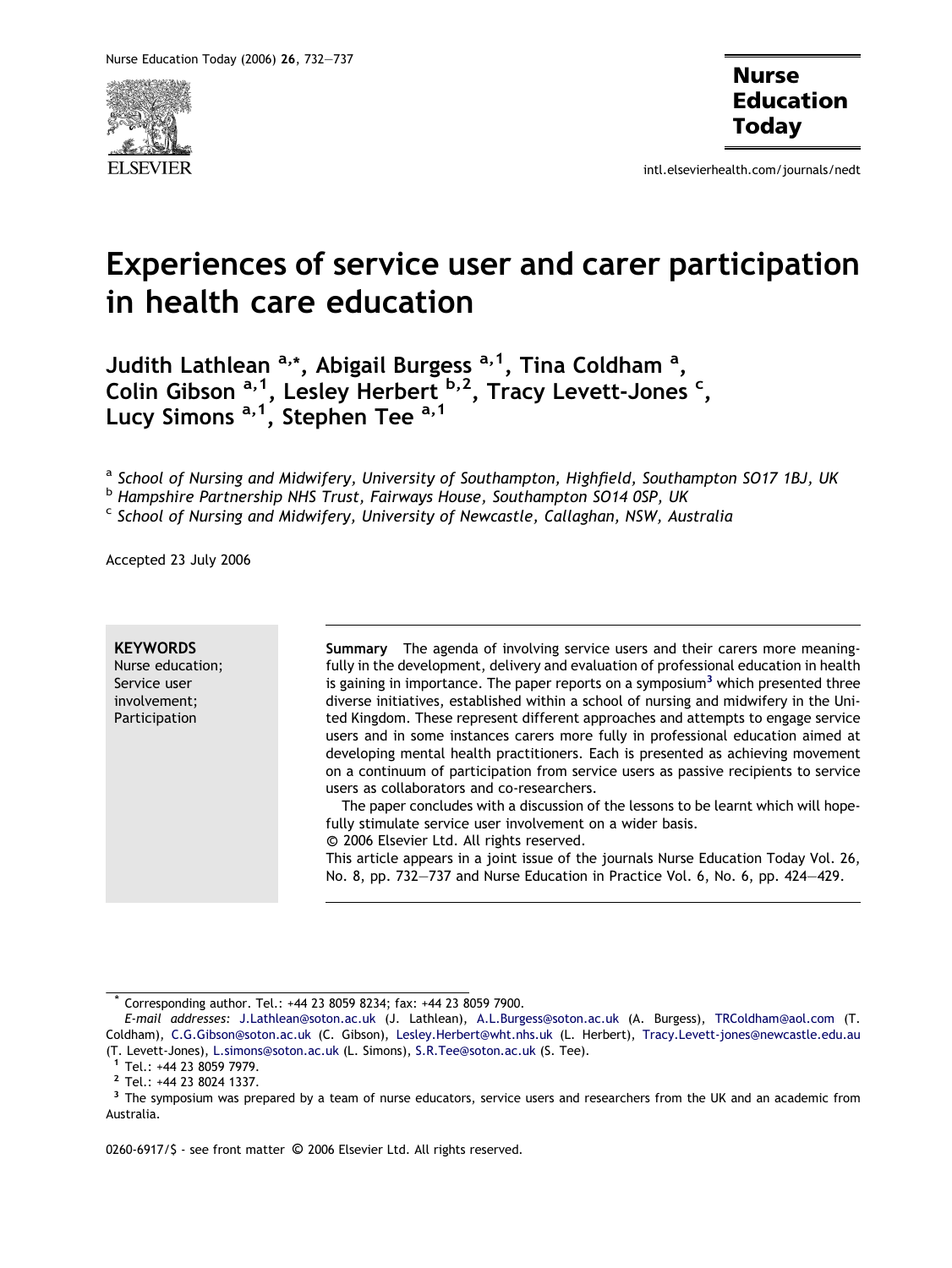#### Introduction and background

Service user (a term inclusive of consumers, clients, patients and carers for the purposes of this paper) involvement is defined as an active and equitable collaboration between professionals and service users concerning the planning, implementation and evaluation of services and education. Implicit in this definition is the transfer of power or control over aspects of service delivery from professionals to service users [\(Wright and Rowe, 2005\)](#page-5-0).

Government directives in the United Kingdom [\(Department of Health, 2000\)](#page-5-0), and internationally [\(Church, 1997; National Mental Health Strategy,](#page-5-0) [1997](#page-5-0)), advocate the involvement of service users in health service provision and the education of health professionals. However, it would appear that this drive for service user involvement is mainly emanating from policy directives and users themselves who have campaigned for a voice in health services and education. Widespread professional commitment to the fundamental philosophical need for user involvement initiatives is not apparent ([Felton and Stickley, 2004; Summers,](#page-5-0) [2003](#page-5-0)). Moreover, while service user involvement in the planning, delivery and evaluation of services has increased over recent years, research indicates that there is a disparity between the philosophy of service user involvement and the pragmatics of practice. Despite an espoused commitment to service user participation, users still express the view that they are not listened to [\(Chamberlin, 2004;](#page-5-0) [Rose, 2001; Canales, 2000](#page-5-0)). In an analysis of the UK Commission for Health Improvement's (CHI) first 175 clinical governance reviews, one of the main findings was that few service providers are routinely involving users and carers in the development of services and policies ([CHI, 2002\)](#page-5-0).

A number of reasons for including service users in health services and education have been cited in the literature which relate to demands from consumers themselves [\(Hickey and Kipping, 1998](#page-5-0)) to increase the power, control and influence of service users [\(Rose, 2001](#page-5-0)); to challenge entrenched perceptions and attitudes of health professionals [\(Katan and Prager, 1986](#page-5-0)); to break down the barriers of hierarchical and paternalistic services and improve clinical standards and service delivery [\(Happell and Roper, 2002\)](#page-5-0). More controversially, some have promoted it as a form of therapy - to increase users self esteem and confidence as the roles of 'helper' and 'helped' are reversed ([Hanson](#page-5-0) [and Mitchell, 2001\)](#page-5-0). However, [Coldham \(2003\)](#page-5-0) argues that this is empowerment of service users rather than therapy.

The cited potential barriers to service user involvement include the perception of service user involvement as threatening to staff and their sense of professional autonomy ([Katan and Prager, 1986\)](#page-5-0). There is concern that the stress of involvement may damage users' health [\(Simpson and House,](#page-5-0) [2003\)](#page-5-0). Service users themselves may be reluctant or lack interest with factors such as age, gender, cultural background, diagnosis, previous health care experiences, personality characteristics and educational background playing a part [\(Hickey](#page-5-0) [and Kipping, 1998\)](#page-5-0). Not adequately remunerating service users for their contributions can be viewed as exploitative [\(University of Central Lancashire,](#page-5-0) [2004\)](#page-5-0). However, until user involvement is viewed as an essential part of service provision or education it is recognised that resources are limited.

## Involvement of service users in professional education

The primary reason for involving service users in the training and education of mental health professionals is the anticipation that it will produce practitioners capable of delivering improved and more relevant outcomes for users and their carers [\(Tew](#page-5-0) [et al., 2004](#page-5-0)). Furthermore, underlying the policy statements of service user involvement in education is the growing expectation that the health services should involve service users to a greater extent in decision making [\(Felton and Stickley,](#page-5-0) [2004\)](#page-5-0). Therefore, health professionals need to be adequately prepared during their education for the increased involvement of service users in both personal care and strategic service decisions [\(Ikkos, 2003](#page-5-0)).

The value of involving users in the education of health and social care professionals has been emphasised in a number of reports (e.g. [Levin,](#page-5-0) [2004; Holsgrove, 2005; Department of Health,](#page-5-0) [2006\)](#page-5-0) and there is some evidence that users are being included in the curriculum planning and development of nursing programmes, classroom work and clinical assessment of students (e.g. [Khoo](#page-5-0) [et al., 2004; Morgan and Sanggaran, 1997\)](#page-5-0). While there are some studies that evaluate professional and service user perspectives and attitudes towards involvement (e.g. [Forrest et al., 2000;](#page-5-0) [Happell et al., 2002\)](#page-5-0), there are a limited number that evaluate the outcomes of service user involvement on student learning and their subsequent care delivery [\(Happell et al., 2003; Wood and Wilson-](#page-5-0)[Barnett, 1999](#page-5-0)), nor allow the service users involved to reflect on their experiences in the process. Fur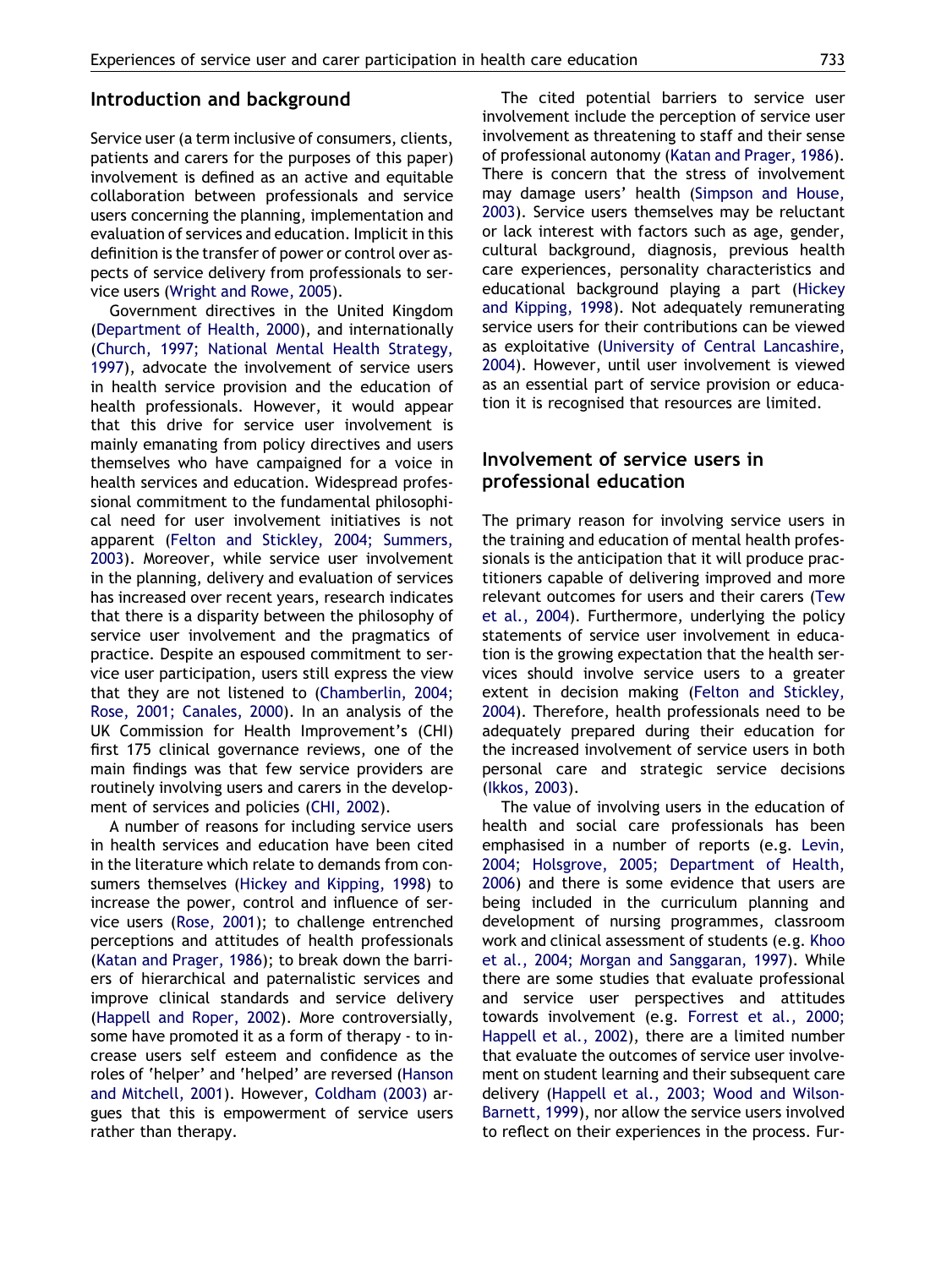<span id="page-2-0"></span>thermore, there are few studies that provide practical advice on how service users can be involved. Much of the evidence is in the form of reports about particular initiatives [\(Tew et al., 2004](#page-5-0)).

One school of nursing in the UK has taken steps to promote greater service user and carer involvement in order to further develop the mental health education. This includes three initiatives in particular. The first focuses on the work of a service user and carer reference group. The second is the establishment of a service user academic post and its evaluation and the third is a co-operative inquiry which sought to engage service users in the clinical decisions of mental health student nurses.

#### The continuum of participation

The advent of consumerism has increasing meant that clients are invited to participate in consultations about service provision, but this has been largely a passive or reactive process, with service providers retaining control of the agenda. Additionally, until recently (see UK [Mental Health Research](#page-5-0) [Network:](#page-5-0) [http://www.mhrn.info/dnn/ServiceUs](http://www.mhrn.info/dnn/ServiceUserInvolvement/tabid/98/Default.aspx)[erInvolvement/tabid/98/Default.aspx\)](http://www.mhrn.info/dnn/ServiceUserInvolvement/tabid/98/Default.aspx) service user involvement in research has been mainly as subjects, again a passive position that means that their voice is largely absent from the conduct of research and the shaping of research agendas.

A linking feature of three initiatives reported here was the concept of movement across a continuum of participation. This concept has similarities with [Arnstein's \(1969\)](#page-5-0) well known 'Ladder of Participation', but works in a horizontal plane, as illustrated in Fig. 1. The desire within all of the projects which form the focus of this paper was the creation of a shift from the right-hand side of the continuum, where service users are passive recipients, to the left-hand side, which promotes initiatives or research that are led by service users.



Figure 1 Continuum of participation (services and education).

## The service user and carer reference group

A strategy has been developed which adopts an external user and carer reference group (user group). The approach has been informed by other theoretical work such as [Abuel-Ealeh and Jarvis](#page-5-0) [\(2000\)](#page-5-0) which illustrates successful development of user involvement in another UK University. The user group has been in existence for over 5 years with the aim of sharing a range of views and knowledge of mental health matters and providing advice and expertise to others to help guide the university in developing its programmes. It comprises users of services, carers for people who use services, and allies who work across the voluntary and statutory sector. Members of the group negotiated the terms of reference to include the provision of advice on curriculum development, assisting in the planning and delivery of curricula at pre-registration and postgraduate levels, including those aspects specific to user and carer involvement in mental health services.

Outcomes of the groups participative work have included contributions to curricula design, teaching sessions, review of research proposals and importantly the annual undergraduate 'fayre'. This user-led event has been the opportunity for service users and carers, along with academic staff and students, to engage in participatory workshops on a diversity of topics such as substance misuse, ethnicity and employment. The feedback, especially from students, has been highly positive with an appreciation of user and carer perspectives that has been 'enlightening', 'insightful' and 'stimulating'.

There have been challenges such as the need to nurture participation which requires energy, enthusiasm and commitment. There are also the practical matters of time to attend regular meetings and take part in planning and presenting events. Nevertheless the important lessons learnt include the value of having established members with different contributions to make, the necessity for a budget and other resources, although the costs are relatively low, the involvement of students as well as service users and carers, and the recognition that such a vehicle can be viewed as a 'culture carrier'. Culture carrier in this context refers to the shared belief in the value of participation as an essential contributing factor to organisational change toward more user-centred services. As an approach to participation, the user and carer reference group can be viewed as being towards the left-hand side of the continuum, where users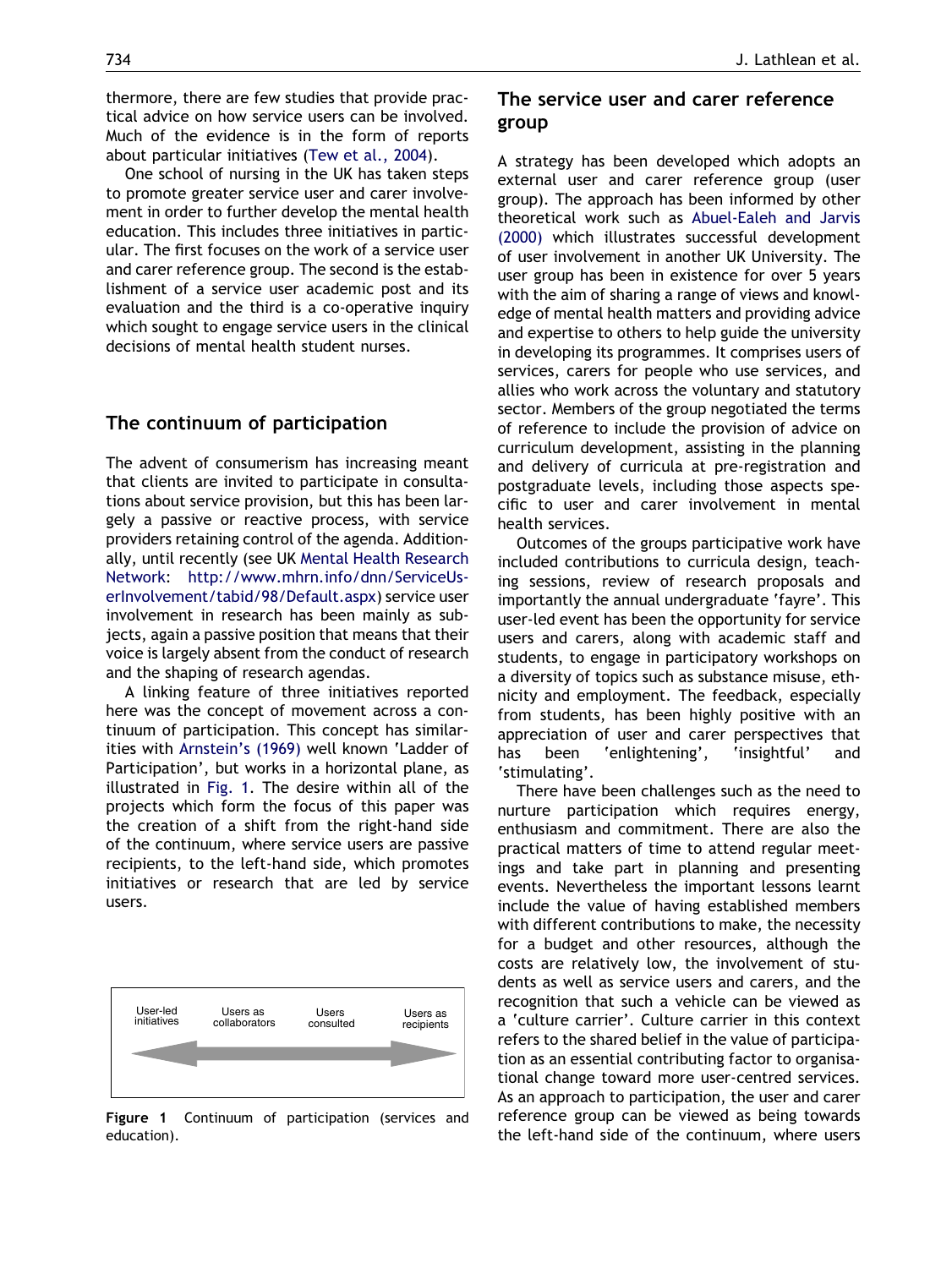are collaborators in a process rather than passive recipients (see [Fig. 1](#page-2-0)).

## Service user academic initiative

The second project has been the establishment of a post referred to as a service user academic (following the example of a 'consumer academic' in Australia, [Happell et al., 2002\)](#page-5-0). The aims of this post were to provide meaningful user-led experiences which would increase the impact of user perspectives on students' learning and to do this in an integrated, rather than 'bolt-on', way. The first phase of the post was evaluated using a case study design underpinned by the principle of democratic evaluation, where the knowledge sources of all stakeholder groups are valued equally. The participants involved in interviews and group discussions were the service user academic; 35 students/trainees; six members of the user group; and ten other members of the academic staff. These data were augmented by documentary sources (policy documents and student evaluations).

The post was viewed as having many positive outcomes. For example, it raised the esteem of the academic team (lecturers and students) and was a resource for the academic grouping providing a knowledge source for staff and students and prompting others on the involvement agenda. As one of the lecturers observed:

''[the postholder] would make sure there were user/carer strands through everything. She was good at that because she formed good working relationships with the team so she was able to say ''where's the user/carer bit in that then?''

Importantly, the post provided an optimistic model for students:

''[The service user academic] reminds you that there is a different life beyond the illness... It is hard when you are working in an acute ward to keep this in your mind, that people can achieve a great deal. It gives hope as it is easy to become pessimistic and we can take that hope back to the practice setting. Seeing a service user who is also an academic, you realise that anything is possible.''

On the other hand, some challenges were identified, for example, the potentially stigmatising nature of the title of the post. As a student said

''I wonder why you actually have to label a service user in the first place... I wonder if it makes them feel like a second class person?... If you are labelling them are they being treated differently in other ways?''

Furthermore, there were mixed expectations of the role which remained unresolved in practice. The role occupant was expected to take a lead in the involvement agenda which included teaching, curriculum planning, chairing and developing the User Group, but there was space for thinking and creativity. Conversely, they had none of the time consuming responsibilities of a lecturer in terms of leading several learning groups and copious marking of assignments, and as such was identified as ''different from lecturers'' and not integrated into the overall education delivery. Nevertheless, the evaluation demonstrated that a pioneering post such as this has the potential to fundamentally change the culture of the educational establishment, the nature of the educational experience for students and directly impact upon practice. Similar to the service user and carer group, it demonstrated a move along the continuum to involving a service user as a collaborator in the delivery of mental health professional education (see [Fig. 1](#page-2-0)).

## A co-operative inquiry of service user and student participation

This was a study about the participation of mental health service users in the clinical practice decisions of mental health student nurses undertaking their nurse training. There were three key concepts pertaining to the participation literature which had a significant influence on the preparation for this study: anti-oppressive practice; contact theory and moral development. An extensive discussion of these concepts is beyond the scope of this paper. However in summary, anti-oppressive practice focuses on empowering individuals to understand their rights and progress toward effective citizenship. If nurses are to promote participation as a technique for overcoming oppression and responding to the aspirations of service users, then learning needs to focus on developing opportunities in equal partnership. Contact theory postulates that if contact between groups of people increases then this leads to more positive attitudes toward each other. [Kohlberg \(1984\),](#page-5-0) examining the development of moral thinking, determined that individuals progress through six stages, from seeing morality as external to themselves and punishment toward the development of notions of fairness, goodness and duty and recognition that different social groups have differing values with decisions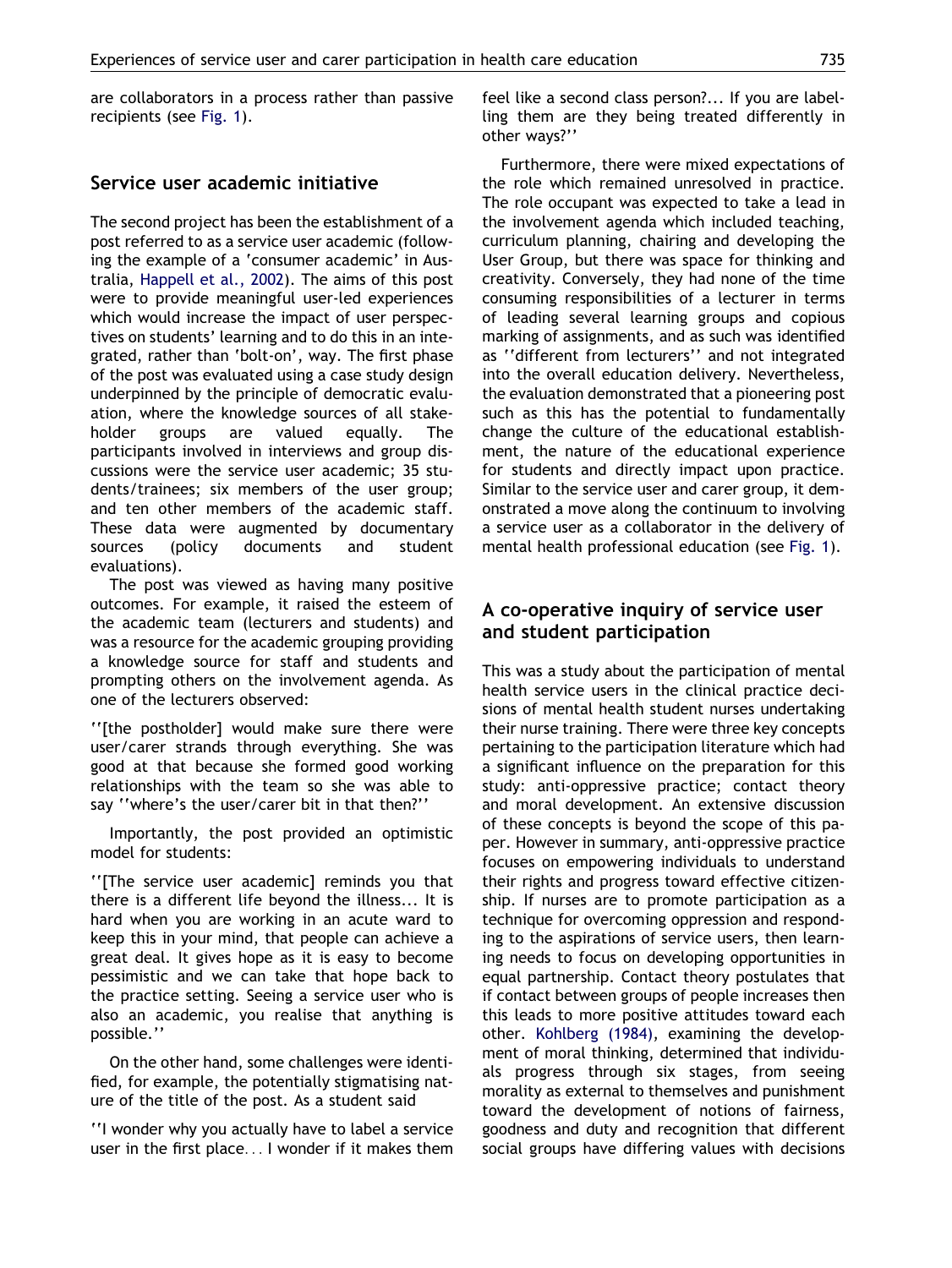being based on equal respect for all. There is a need for the professional provider of care to carefully examine and understand their own value base in order not to prejudice the values of those in receipt of services.

It was the consequence of careful consideration of the implications of each of these concepts which led the researchers to consider an emancipatory research design which both embraced anti-oppressive practice and which facilitated meaningful contact allowing deep learning to take place. The research was undertaken with students, from the school of nursing and midwifery, in collaboration with mental health service users, recruited from mental health service user organisations, and was conducted over a period of 18 months. The inquiry sought to explore how service users could be more effectively engaged in students' clinical decision-making (see [Tee,Coldham](#page-5-0) [et al., 2005\)](#page-5-0).

The outcomes of the inquiry have been to identify, from a service user and student perspective, professional values which respect the individuality of the person; behaviours and actions which share power and reflect belief in individual potential; and cultural aspects within organisations which enable shared learning and full participation in decision-making.

The co-operative inquiry seeks to share power in research, and as such is deemed to be more ethical, and less exploitative, than some other designs where participants are viewed as passive subjects ([Tee and Lathlean, 2004](#page-5-0)). The continuum of participation in [Fig. 1](#page-2-0) can be modified to fit with the research endeavour (see Fig. 2), and in this project, the shift was to involving service users as coresearchers.

#### Discussion and conclusions

The purpose of each of these projects has been to develop and evaluate different aspects of 'good practice' where participants are able to be active agents of change in processes of research and education 'with', rather than 'on', service users.



Figure 2 Continuum of participation (research).

Transferring such approaches to the wider education and clinical learning environments requires a move away from clinical and professional paternalism toward greater devolved decision-making. Each project achieved some success towards greater service user participation in the teaching and the learning activities. Integrating the experiences and findings from the three initiatives highlights the need for a range of methods to achieve this across an organisation. However, this integration has also emphasised the common obstacles to such developments.

It was evident to many of the participants (both service users and academics) involved with these projects that achieving a culture of true participation across clinical and higher education providers is something which requires constant vigilance. Everyone has a responsibility, and it cannot be sidelined to the role of one or two individuals. It is a philosophy which needs to pervade all tiers of service and education organisations and all health and social care disciplines. It impacts on everything that is done and should therefore be an early consideration before any decision to act is taken, as illustrated in this recent example of 'care':

''I just wish professionals would listen to me more, even to this day they have their own agenda. Somebody walks through the door and they think they can tell what's wrong in the first ten minutes. I want them to see past the diagnosis''

Many service user participants in these projects shared considerable frustration concerning previous efforts to increase user involvement elsewhere. These had withered due to lack of organisational commitment, individual 'champions' leaving or funding priorities changing. Such tokenism devalues user initiatives and reinforces the 'institutional userism' which leads to exclusion and disempowerment. The experiential knowledge and research findings emerging from these projects reflect a complex mix of attitudinal, skill and service design dimensions which all, arguably, need to be present to enhance user-led decision making in the education and practice environment.

There is the need for more dialogue and debate which this paper intends to stimulate. However, a significant limitation is the lack of rigorous comparative studies which aim to assess the impact of involving service users in the delivery of health professional education. Furthermore, potential or real barriers to service user involvement should be identified and considered with user colleagues, so that where possible barriers can be overcome and unrealistic expectations avoided. Articulating these aspects will help secure the organisational